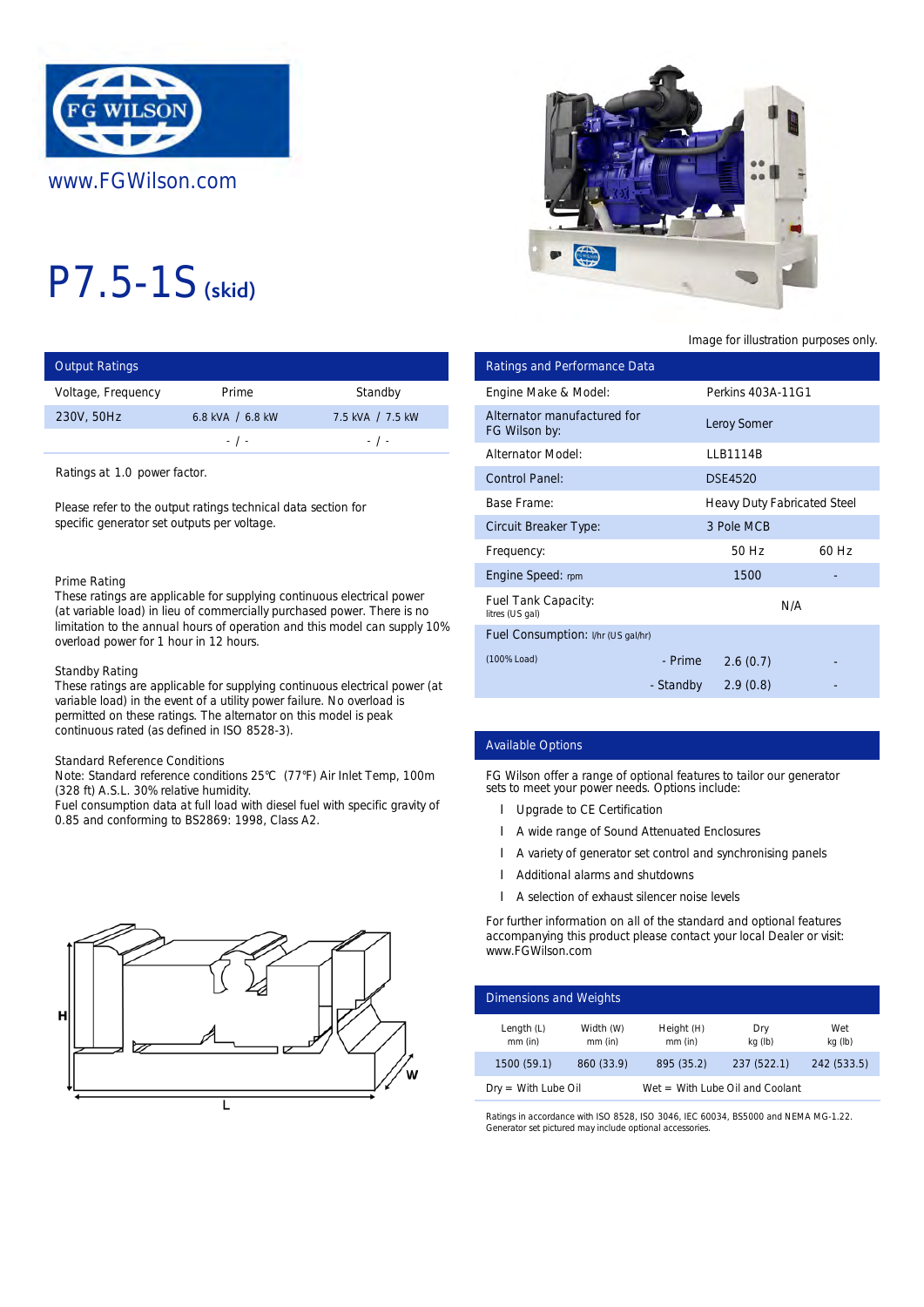| <b>Engine Technical Data</b>                               |                        |                            |       | <b>Air Systems</b>                |
|------------------------------------------------------------|------------------------|----------------------------|-------|-----------------------------------|
| No. of Cylinders / Alignment:                              |                        | 3 / In Line                |       | Air Filter Ty                     |
| Cycle:                                                     |                        | 4 Stroke                   |       | Combustior                        |
| Bore / Stroke: mm (in)                                     |                        | 77.0 (3.0)/81.0 (3.2)      |       |                                   |
| Induction:                                                 |                        | <b>Naturally Aspirated</b> |       | Max. Comb                         |
| <b>Cooling Method:</b>                                     |                        | Water                      |       | <b>Restriction:</b>               |
| <b>Governing Type:</b>                                     |                        | Mechanical                 |       |                                   |
| <b>Governing Class:</b>                                    |                        | <b>ISO 8528</b>            |       |                                   |
| <b>Compression Ratio:</b>                                  |                        | 23:1                       |       | <b>Cooling Sys</b>                |
| Displacement: I (cu. in)                                   |                        | 1.1(69.0)                  |       | <b>Cooling Sys</b>                |
| Moment of Inertia: kg m <sup>2</sup> (lb/in <sup>2</sup> ) |                        | 1.63 (5570)                |       | Water Pum                         |
| <b>Engine Electrical System:</b>                           |                        |                            |       | <b>Heat Reject</b>                |
|                                                            | - Voltage / Ground     | 12/Negative                |       | kW (Btu/min)                      |
|                                                            | - Battery Charger Amps | 15                         |       |                                   |
| Weight: kg (lb)                                            | - Dry                  | 129 (284)                  |       | <b>Heat Radia</b>                 |
|                                                            | - Wet                  | 139 (306)                  |       | kW (Btu/min)                      |
|                                                            |                        |                            |       |                                   |
|                                                            |                        |                            |       | Radiator Fa                       |
| Performance                                                |                        | 50 Hz                      | 60 Hz | <b>Radiator Co</b>                |
| Engine Speed: rpm                                          |                        | 1500                       |       | <b>External Re</b><br>Cooling Air |
| Gross Engine Power: kW (hp)                                |                        |                            |       | Designed to op                    |
|                                                            | - Prime                | 8.6(12.0)                  |       | Contact your lo                   |
|                                                            | - Standby              | 9.5(13.0)                  |       |                                   |
| BMEP: kPa (psi)                                            |                        |                            |       |                                   |
|                                                            | - Prime                | 610.0 (88.5)               |       | Lubrication                       |
|                                                            | - Standby              | 672.0 (97.4)               |       | Oil Filter Ty                     |
|                                                            |                        |                            |       | Total Oil Ca                      |
|                                                            |                        |                            |       | Oil Pan: I (U                     |
|                                                            |                        |                            |       | Oil Type:                         |
| <b>Fuel System</b>                                         |                        |                            |       | Oil Cooling                       |
| Fuel Filter Type:                                          |                        | Replaceable Element        |       |                                   |

| Performance                 |           | 50 Hz        | $60$ Hz |  |  |
|-----------------------------|-----------|--------------|---------|--|--|
| Engine Speed: rpm           |           | 1500         |         |  |  |
| Gross Engine Power: kW (hp) |           |              |         |  |  |
|                             | - Prime   | 8.6(12.0)    |         |  |  |
|                             | - Standby | 9.5(13.0)    |         |  |  |
| <b>BMEP</b> : kPa (psi)     |           |              |         |  |  |
|                             | - Prime   | 610.0 (88.5) |         |  |  |
|                             | - Standby | 672.0 (97.4) |         |  |  |

| <b>Fuel System</b>                       |                          |                                    |          |                            |          |
|------------------------------------------|--------------------------|------------------------------------|----------|----------------------------|----------|
| Replaceable Element<br>Fuel Filter Type: |                          |                                    |          |                            |          |
|                                          | <b>Recommended Fuel:</b> |                                    |          | Class A2 Diesel or BSEN590 |          |
|                                          |                          | Fuel Consumption: I/hr (US gal/hr) |          |                            |          |
|                                          |                          | 110%                               | 100%     | 75%                        | 50%      |
|                                          | Prime                    | Load                               | Load     | Load                       | Load     |
|                                          | 50 Hz                    | 2.9(0.8)                           | 2.6(0.7) | 2.0(0.5)                   | 1.5(0.4) |
|                                          | 60 Hz                    |                                    |          |                            |          |
|                                          |                          |                                    |          |                            |          |
|                                          |                          |                                    | 100%     | 75%                        | 50%      |
|                                          |                          |                                    |          |                            |          |

I

| <b>Standby</b> | Load     | Load     | Load     |
|----------------|----------|----------|----------|
| 50 Hz          | 2.9(0.8) | 2.1(0.6) | 1.6(0.4) |
| 60 Hz          | ۰        | ٠        | ۰        |

(Based on diesel fuel with a specific gravity of 0.85 and conforming to BS2869, Class A2)

| <b>Air Systems</b>                                                 | 50 Hz               | 60 Hz |
|--------------------------------------------------------------------|---------------------|-------|
| Air Filter Type:                                                   | Replaceable Element |       |
| <b>Combustion Air Flow: m3/min (cfm)</b>                           |                     |       |
| - Prime                                                            | 0.7(25)             |       |
| - Standby                                                          | 0.7(25)             |       |
| Max. Combustion Air Intake<br><b>Restriction:</b> kPa (in $H_2O$ ) | 6.4(25.7)           |       |

|                          | 3 / In Line                |          | Air Filter Type:                                                          | Replaceable Element |       |
|--------------------------|----------------------------|----------|---------------------------------------------------------------------------|---------------------|-------|
|                          | 4 Stroke                   |          | Combustion Air Flow: m <sup>3/min</sup> (cfm)                             |                     |       |
|                          | 77.0 (3.0)/81.0 (3.2)      |          | - Prime                                                                   | 0.7(25)             |       |
|                          | <b>Naturally Aspirated</b> |          | - Standby                                                                 | 0.7(25)             |       |
|                          | Water                      |          | Max. Combustion Air Intake<br><b>Restriction:</b> kPa (in $H_2O$ )        | 6.4(25.7)           |       |
|                          | Mechanical                 |          |                                                                           |                     |       |
|                          | <b>ISO 8528</b>            |          |                                                                           |                     |       |
|                          | 23:1                       |          | <b>Cooling System</b>                                                     | 50 Hz               | 60 Hz |
|                          | 1.1(69.0)                  |          | Cooling System Capacity: I (US gal)                                       | 5.2(1.4)            |       |
|                          | 1.63(5570)                 |          | Water Pump Type:                                                          | Centrifugal         |       |
|                          |                            |          | Heat Rejected to Water & Lube Oil:                                        |                     |       |
| ٦d                       | 12/Negative                |          | kW (Btu/min)<br>- Prime                                                   | 8.3 (472)           |       |
| ps                       | 15                         |          | - Standby                                                                 | 9.5(540)            |       |
| ry                       | 129 (284)                  |          | Heat Radiation to Room: Heat radiated from engine and alternator          |                     |       |
| 'et                      | 139 (306)                  |          | kW (Btu/min)<br>- Prime                                                   | 3.4(193)            |       |
|                          |                            |          | - Standby                                                                 | 4.3(245)            |       |
|                          |                            |          | Radiator Fan Load: kW (hp)                                                | 0.2(0.3)            |       |
|                          | 50 Hz                      | 60 Hz    | Radiator Cooling Airflow: m <sup>3</sup> /min (cfm)                       | 24.0 (848)          |       |
|                          | 1500                       |          | <b>External Restriction to</b><br><b>Cooling Airflow:</b> Pa (in $H_2O$ ) | 125(0.5)            |       |
| by                       | 9.5(13.0)                  |          |                                                                           |                     |       |
| ne                       | 610.0 (88.5)               |          | <b>Lubrication System</b>                                                 |                     |       |
| by                       | 672.0 (97.4)               |          | Oil Filter Type:                                                          | Spin-On, Full Flow  |       |
|                          |                            |          | Total Oil Capacity: I (US gal)                                            | 4.9(1.3)            |       |
|                          |                            |          | Oil Pan: I (US gal)                                                       | 4.4(1.2)            |       |
|                          |                            |          | Oil Type:                                                                 | API CH4 15W-40      |       |
|                          |                            |          | Oil Cooling Method:                                                       | N/A                 |       |
|                          | Replaceable Element        |          |                                                                           |                     |       |
|                          | Class A2 Diesel or BSEN590 |          |                                                                           |                     |       |
|                          |                            |          | <b>Exhaust System</b>                                                     | 50 Hz               |       |
| 100%<br>Load             | 75%<br>Load                |          |                                                                           |                     | 60 Hz |
|                          | 2.0(0.5)                   | 50%      | Maximum Allowable Back Pressure:<br>kPa (in Hg)                           | 10.2(3.0)           |       |
|                          |                            | Load     | Exhaust Gas Flow: m <sup>3</sup> /min (cfm)                               |                     |       |
|                          |                            | 1.5(0.4) | - Prime                                                                   | 1.7(59)             |       |
|                          |                            |          | - Standby                                                                 | 1.8(64)             |       |
|                          | 75%                        | 50%      | Exhaust Gas Temperature: °C (°F)                                          |                     |       |
| 2.6(0.7)<br>100%<br>Load | Load                       | Load     | - Prime                                                                   | 368 (694)           |       |

| <b>Lubrication System</b>      |                    |
|--------------------------------|--------------------|
| Oil Filter Type:               | Spin-On, Full Flow |
| Total Oil Capacity: I (US gal) | 4.9(1.3)           |
| Oil Pan: $I(US gal)$           | 4.4(1.2)           |
| Oil Type:                      | API CH4 15W-40     |
| <b>Oil Cooling Method:</b>     | N/A                |

| <b>Exhaust System</b>                           | 50 Hz     | 60 Hz |
|-------------------------------------------------|-----------|-------|
| Maximum Allowable Back Pressure:<br>kPa (in Hg) | 10.2(3.0) |       |
| Exhaust Gas Flow: m <sup>3</sup> /min (cfm)     |           |       |
| - Prime                                         | 1.7(59)   |       |
| - Standby                                       | 1.8(64)   |       |
| Exhaust Gas Temperature: °C (°F)                |           |       |
| - Prime                                         | 368 (694) |       |
| - Standby                                       | 420 (788) |       |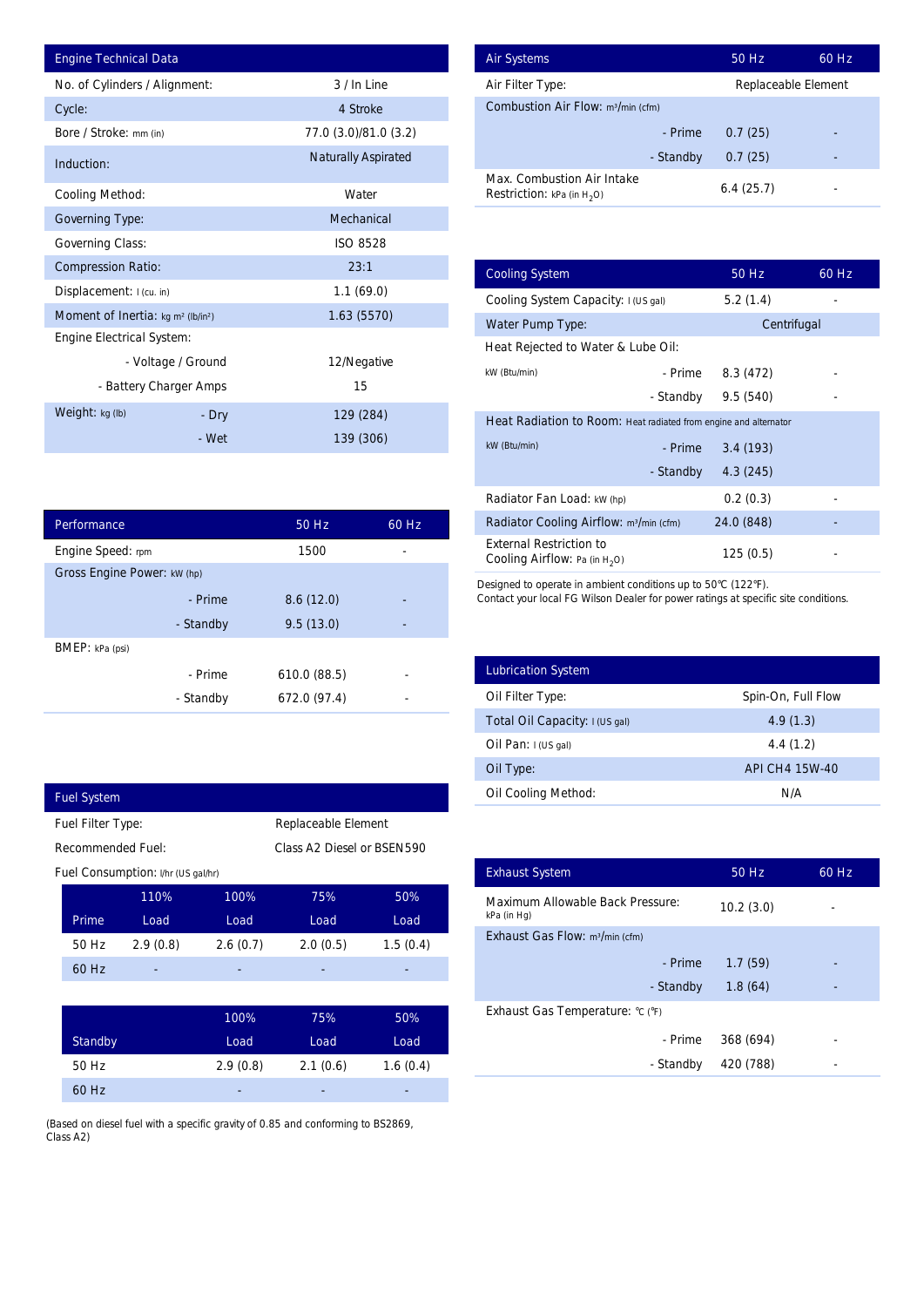| <b>Alternator Physical Data</b> |                 |
|---------------------------------|-----------------|
| Manufactured for FG Wilson by:  | Leroy Somer     |
| Model:                          | <b>LLB1114B</b> |
| No. of Bearings:                | 1               |
| <b>Insulation Class:</b>        | Н               |
| <b>Winding Pitch Code:</b>      | $2/3 - M$       |
| Wires:                          | 4               |
| Ingress Protection Rating:      | IP23            |
| <b>Excitation System:</b>       | <b>SHUNT</b>    |
| <b>AVR Model:</b>               | R220/R221       |

| <b>Alternator Operating Data</b>          |                                                            |  |  |  |  |  |
|-------------------------------------------|------------------------------------------------------------|--|--|--|--|--|
| Overspeed: rpm                            | 2250                                                       |  |  |  |  |  |
| <b>Voltage Regulation: (Steady state)</b> | $+/- 1.0%$                                                 |  |  |  |  |  |
| Wave Form NFMA $=$ TIF:                   | 100                                                        |  |  |  |  |  |
| Wave Form IEC $=$ THF:                    | 3.0%                                                       |  |  |  |  |  |
| Total Harmonic content I I /I N:          | 5.0%                                                       |  |  |  |  |  |
| Radio Interference:                       | Suppression is in line with European<br>Standard FN61000-6 |  |  |  |  |  |
| Radiant Heat: kW (Btu/min)                |                                                            |  |  |  |  |  |
| - 50 Hz                                   | 1.8(102)                                                   |  |  |  |  |  |
| - 60 Hz                                   |                                                            |  |  |  |  |  |

| Alternator<br>Performance Data:          |             |                          | 50 Hz                    |  |
|------------------------------------------|-------------|--------------------------|--------------------------|--|
| Data Item                                | <b>240V</b> | 230V                     | <b>220V</b>              |  |
| <b>Motor Starting</b><br>Capability* kVA | 13          | 12                       | 12                       |  |
| <b>Short Circuit</b><br>Capacity %       | ٠           | $\overline{\phantom{a}}$ | $\overline{\phantom{a}}$ |  |
| <b>Reactances: Per Unit</b>              |             |                          |                          |  |
| Xd                                       | 1.433       | 1.561                    | 1.706                    |  |
| X'd                                      | 0.308       | 0.336                    | 0.367                    |  |
| X"d                                      | 0.154       | 0.168                    | 0.183                    |  |

Reactances shown are applicable to prime ratings.

\*Based on 30% voltage dip at 0.6 power factor and SHUNT excitation.

|         | Output Ratings Technical Data 50 Hz |                        |     |                        |
|---------|-------------------------------------|------------------------|-----|------------------------|
| Voltage |                                     | Prime:                 |     | Standby:               |
|         | kVA                                 | $\mathsf{k}\mathsf{W}$ | kVA | $\mathsf{k}\mathsf{W}$ |
| 240V    | 6.8                                 | $6.8\,$                | 7.5 | 7.5                    |
| 230V    | $6.8\,$                             | $6.8\,$                | 7.5 | 7.5                    |
| 220V    | 6.8                                 | $6.8\,$                | 7.5 | 7.5                    |
|         |                                     |                        |     |                        |
|         |                                     |                        |     |                        |
|         |                                     |                        |     |                        |
|         |                                     |                        |     |                        |
|         |                                     |                        |     |                        |
|         |                                     |                        |     |                        |
|         |                                     |                        |     |                        |
|         |                                     |                        |     |                        |
|         |                                     |                        |     |                        |